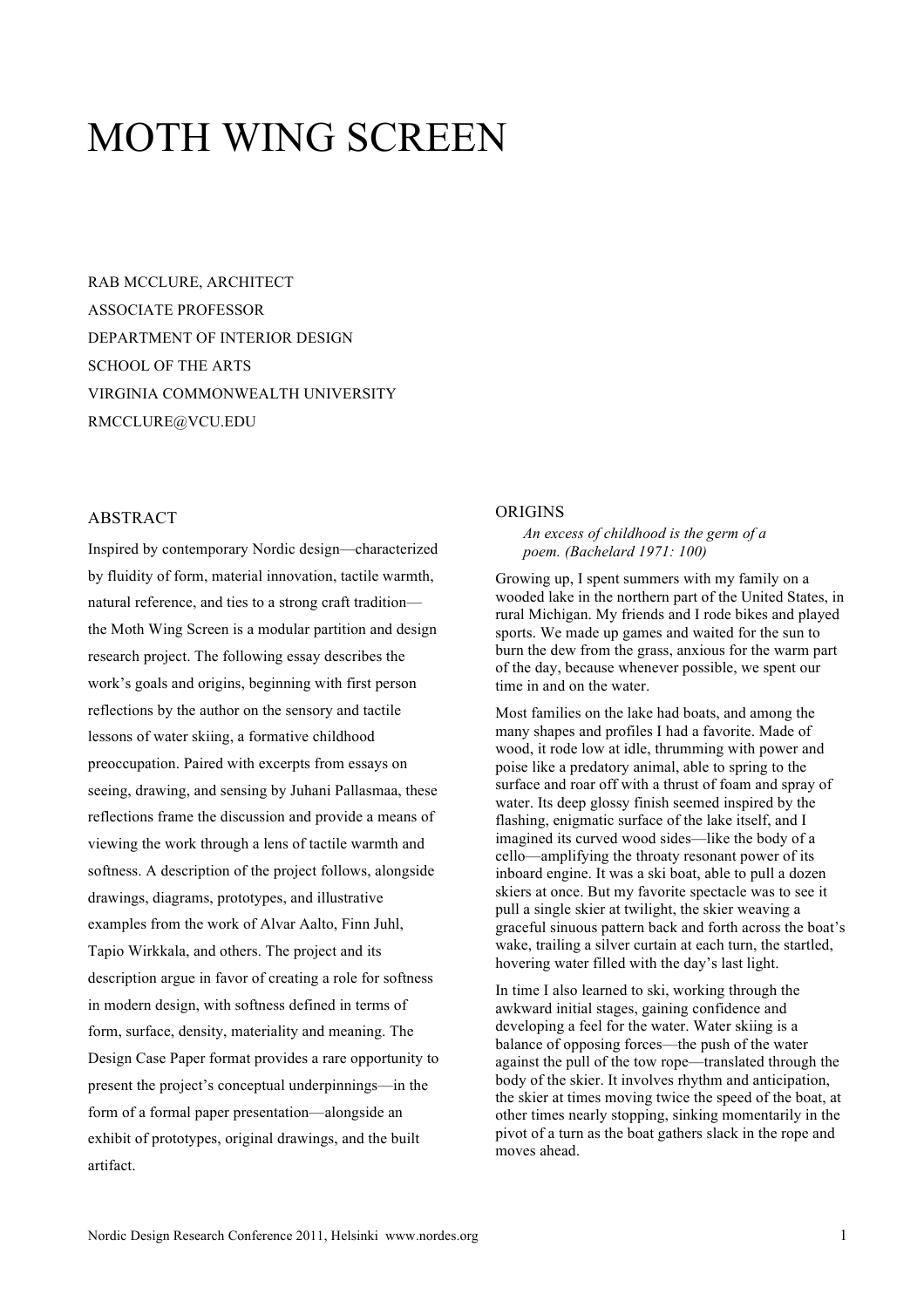

Figure 1. Skiing at twilight: water at its softest

When I was eleven or twelve, I saved money and bought a ski of my own. Unable to afford something new, I bought a used wood ski from a neighbor, its finish peeling, its rubber bindings cracked, outmoded, short, and stiff. I worked that winter to strip its finish, removing the old fin and bindings, and subtly (or so I imagined) shaping its bottom surface and rails to improve its performance. The ski was made from three narrow strips of wood, two symmetrical dark lengths surrounding a light wood center. When I bought the ski, I liked this feature; I found it attractive. When I began stripping and sanding the ski, I realized there was more to it: the light colored wood at the center (probably ash, in retrospect) was harder; more difficult to sand, and stiffer. The many hours I spent, carefully sanding the ski by hand, working incrementally up through the numbers from course to fine grit sandpaper, were also hours spent daydreaming, imagining myself skiing, practicing technique in my head, and reading ad copy from ski catalogs. I did my best to duplicate the form of skis I saw in magazines.

In subsequent summers I skied at every opportunity, any time of day. If someone would pull me, I'd ski; whether it was windy or still, sunny, or raining. Through its flex, slice, and bounce, I felt the many states of water. Water is fluid and forgiving, but as anyone who's done a belly flop knows, it can also be hard enough to leave one breathless.



Figure 2. Developing a feel for water

Done correctly, a skier's anticipation, balance, and movement create the appearance of fluid, continuous motion, but the reality is a series of disjointed, singular sensations. The water , as sensed through the ski, feet, legs, and body, feels different at each stage and under every unique condition. On a windy day, the water surface is a staccato slap, slap, slap. Crossing the boat's wake is a jackhammer to the senses. Accelerating out into smooth clean water on a calm day or at twilight, the surface is so velvety smooth the ski hums, practically purrs beneath one's feet.

# A SENSE OF SOFTNESS

Naturally, these sensations and tactile memories live inside my consciousness. There is more similarity between carving a tight, smooth slalom turn on a water ski at thirty miles an hour and sanding a shallow depression into the surface of a piece of wood than one might imagine. Both acts require complex body movements, real-time judgments and adjustments translated through what Finnish architect Juhani Pallasmaa has called the skin of the self. In his essay, *The Thinking Hand*, he writes:

*Our contact with the world takes place through the skin of the self by means of specialized parts of our enveloping membrane. All the senses, including vision, are extensions of the tactile sense; the senses are specializations of skin tissue, and all sensory experiences are modes of touching, and thus related to tactility. (Pallasmaa 2009: 100)*

The preoccupations of my youth continue to inform my sensibility as an architect today. My preferences are tied indelibly to countless physical/mental experiences and tactile sensations. Like my favorite wooden ski boat from childhood, certain works and genres resonate. Reading again from *The Thinking Hand*:

*When entering the extraordinary space of the marble-paved courtyard at the Salk Institute...by Louis Kahn,...I felt immediately compelled to walk to the nearest concrete wall surface and sense its temperature; the suggestion of silk and live skin was overpowering. Louis Kahn actually sought the grey softness of 'the wings of a moth' and added volcanic ash to the concrete mix in order to achieve this extraordinary inviting matte softness. (Pallasmaa 2009: 103)*

Pallasmaa's sense of softness in Louis Kahn's concrete recalls the title of Peter Høeg's 1992 novel, *Smilla's Sense of Snow*. The title refers to the lead character's capacity to see beyond the surface of a mysterious case, to sense something sinister in what others perceive to be nothing more than a set of footprints in the snow. Her background and training allow her to see connections, to intuit deeper meaning, to see what lies beneath the obvious surface. Likewise, Pallasmaa's sense of tactile vision tells him something extra-sensory: beyond what we know empirically about the hardness of concrete,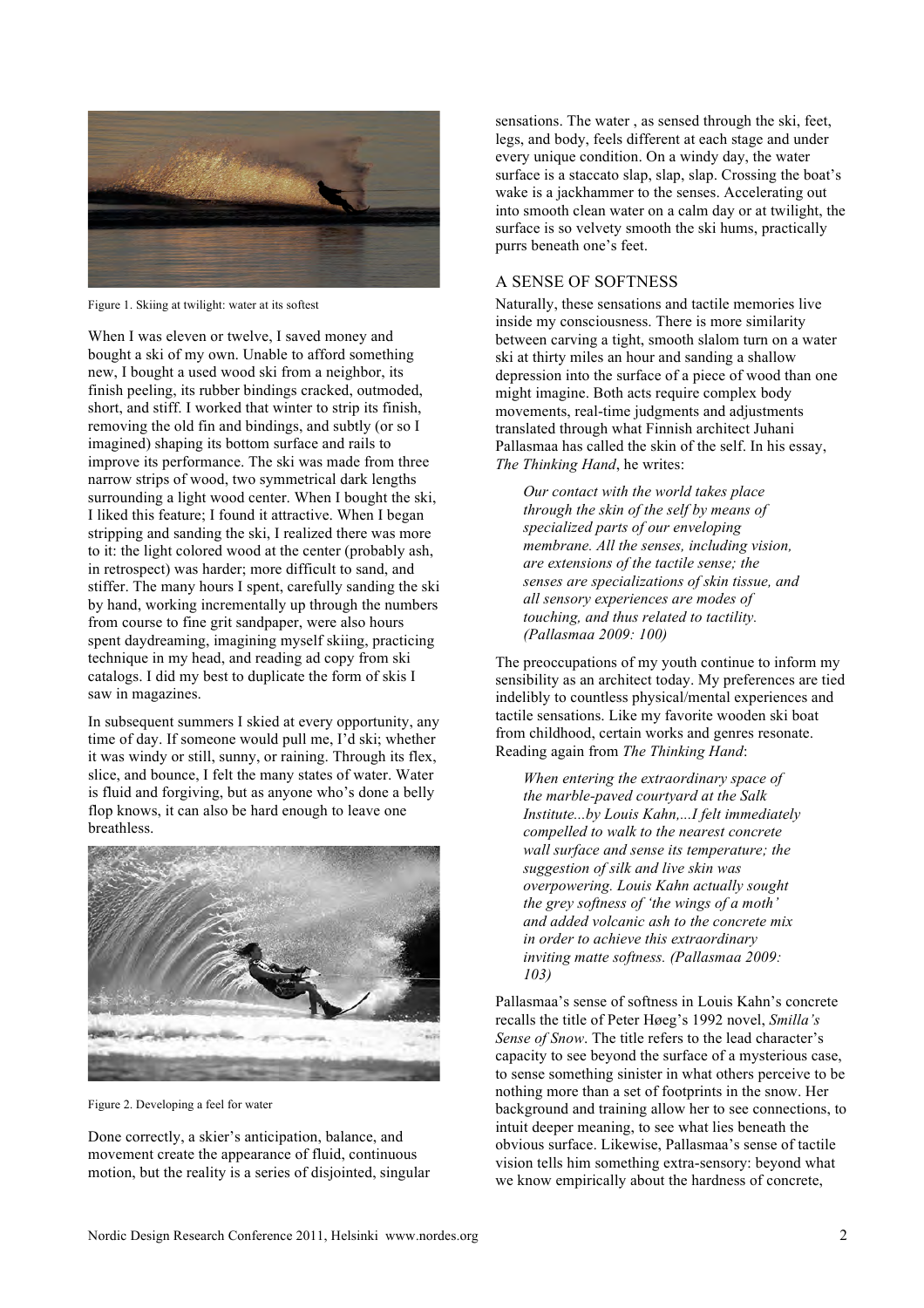Kahn's careful treatment yields a surface that feels soft like silk, live skin, or the wings of a moth.

## MOTH WING SCREEN

Inspired by this passage, I have undertaken a small research project examining the nature of softness, paying careful attention to several ways an object can be perceived as soft: based on form, surface, density, materiality, or meaning. Called the Moth Wing Screen, it consists of ten modular translucent resin blocks attached to a rigid steel frame. The blocks, though rectilinear in profile, have fluid, undulating surfaces (see figure 6).

Taken as a whole, the ridges and hollows recall natural forms sculpted slowly by the effects of time and weather. Like boulders in the stream behind my house, for example, the blocks are literally hard, but visually soft. Daily, I observe the various pathways traced by water, down through cracks and fissures in these boulders, carving deep channels in places, producing broad, smoothly curving hollows in others. The Moth Wing blocks benefit from these observations.



Figure 3. Boulder sketches and details, *Moth Wing Screen*

In addition to being a vehicle for studying softness, the screen has a functional role as well. Designed to add definition, privacy, and elegance at the entry to my house, the proportions and rhythms of the Moth Wing Screen match an adjacent set of glazed wood doors.



Figure 4. *Moth Wing Screen*, elevation in context

The screen is a hospitable gesture, designed to soften the act of arrival, placed to accommodate the gracious reception of visitors arriving from the porch. Its translucency and radiating hole patterns provide a veiled glimpse beyond the entry, through to the living spaces beyond.

Early studies for the screen were more directly derivative of wing forms, or scales, leading me to research a number of other modular room dividers and privacy screens, including Airflake, by Stefan Borselius (See figure 7). Airflake, made of molded polyester fiber and a laminated textile surface, attaches to a wall or hangs like a curtain, making a delicate edge within a space, softening a room visually and acoustically through a thoughtful balance of solid and void. Its elegantly simple geometry creates a rich pattern of secondary circular figures. These characteristics inspired a productive tangent and a new direction for the Moth Wing Screen.

Looking more closely at patterns and profiles of moths' wings. I noticed the spots some species have evolved as protection from predators. It occurred to me these "eye" spots could inspire a strategy for composing bolt holes and points of connection. As a result, exposed connections create a symmetrical pattern in the assembled screen, each resin block bolted through the thick portion near its center. The joint, thus articulated, recalls the delicate, tapered connection between a moth's wing and torso.



Figure 5. Moth wing inspiration and studies

Using my computer and benchtop CNC milling machine, I have made several half-size study models of the Moth Wing block. The CNC mill yields a roughly machined form, with geometric tool paths incised into the wood. After milling each face into opposite sides of a block of basswood, I used a table saw to slice them free, then glued the two halves together. Next, I sanded the entire block, patiently smoothing its faces and rounding its corners, an especially gratifying step.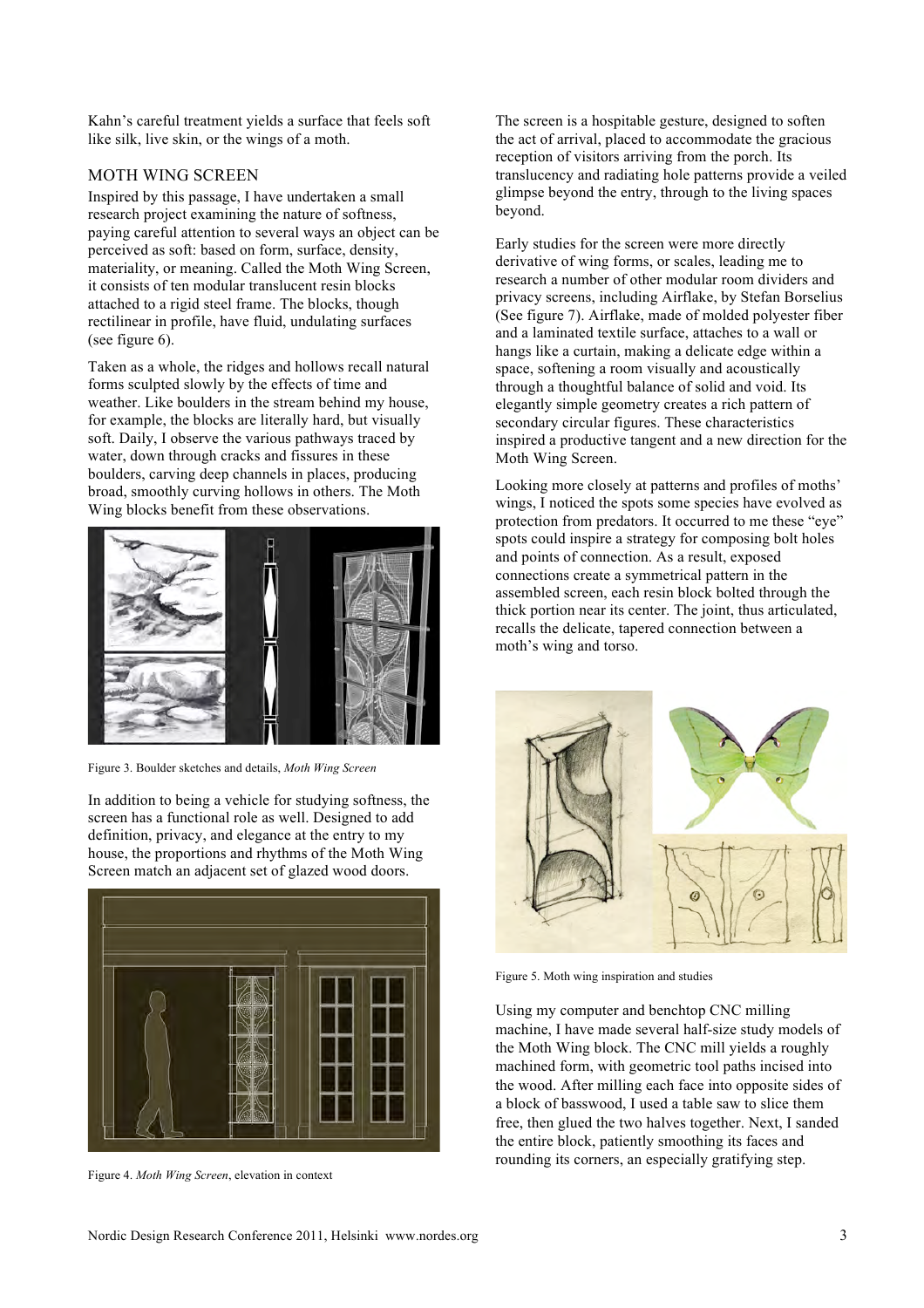

Figure 6. Prototype, section detail, and partial elevation

#### FORM AND SURFACE

*As we look, the eye touches, and before we see an object, we have already touched it and judged its weight, temperature and surface texture. The eye and the hand constantly collaborate; the eye carries the hand to great distances, and the hand informs the eye at the intimate scale. (Pallasmaa 2009: 101-2)*

Further inspiration for the Moth Wing Screen came from Teppo Asikainen's Swell Soundwave, an acoustical panel made of recycled polyester fiber (see figure 7). This material, soft like felt or wool, lends the project its acoustic properties, but Swell Soundwave's sense of softness also comes from its form and surface: a repeating grid of semi-spherical, raised domes. Each square tile contains a central dome, with its four corners terminating in raised quarter domes. Assembled, the pattern completes a gridded, bumpy field.

Unlike Swell Soundwave the Moth Wing module is rectangular, rather than square. Instead of raised domes, it is composed of concave hollows, scooped from opposite corners. Between hollows, a sinusoidal curve runs from top left to bottom right. This line is designed to connect and flow in modular fashion when multiple blocks are assembled. The flat plain between the perimeter of one quarter-circle hollow and this sinusoidal curve creates a figure that recalls the swallow tail dangling from the tip of a Luna Moth's wing. Carving back the surface adjacent to this swallow tail figure, in a gently sweeping convex curve, the swallow tail protrudes beyond adjacent portions of the block and frame. With its edges slightly rounded, light plays softly across its surface.

This characteristic of softened edges and eased transitions owes a debt to the work of Tapio Wirkkala in particular, the Silver Wing Table Service designed in 1955. Like Wirkkala's silver, undulations and indentations create a shimmering topography of light and shadow, an invitation to touch.



Figure 7. Inspiration: Teppo Asikainen, *Swell Soundwave* (left); Stefan Borselius, *Airflake* (right)

This tactile appeal is vital, because, as Pallasmaa points out, "The sense of touch mediates messages of invitation or rejection, nearness or distance, pleasure or repulsion. [It] provides a domicile for the touch of our bodies, memories and dreams." (Pallasmaa 2009: 102)



Figure 8. Tapio Wirkkala, *Silver Wing*

Few designers produce work so graceful and inviting as Finn Juhl. The fluidity of line and profile on pieces such as the 1951 Baker Sofa and Model 45 Armchair (see figure 9) provided clues about how to vary thickness and mass on the Moth Wing Screen module. The Baker Sofa's wrap around back—with its flared lobe ends, and cozy, enveloping, cave-like space—inspired the hollowed voids sculpted into the surface of the Moth Wing block. Juhl's handling of the relationship between wood frame and upholstered seat body also proved useful.



Figure 9. Finn Juhl, seated comfortably in a *Chieftans Chair* (left), *Baker Sofa* (top right), and *Model 45 Armchair* (bottom right)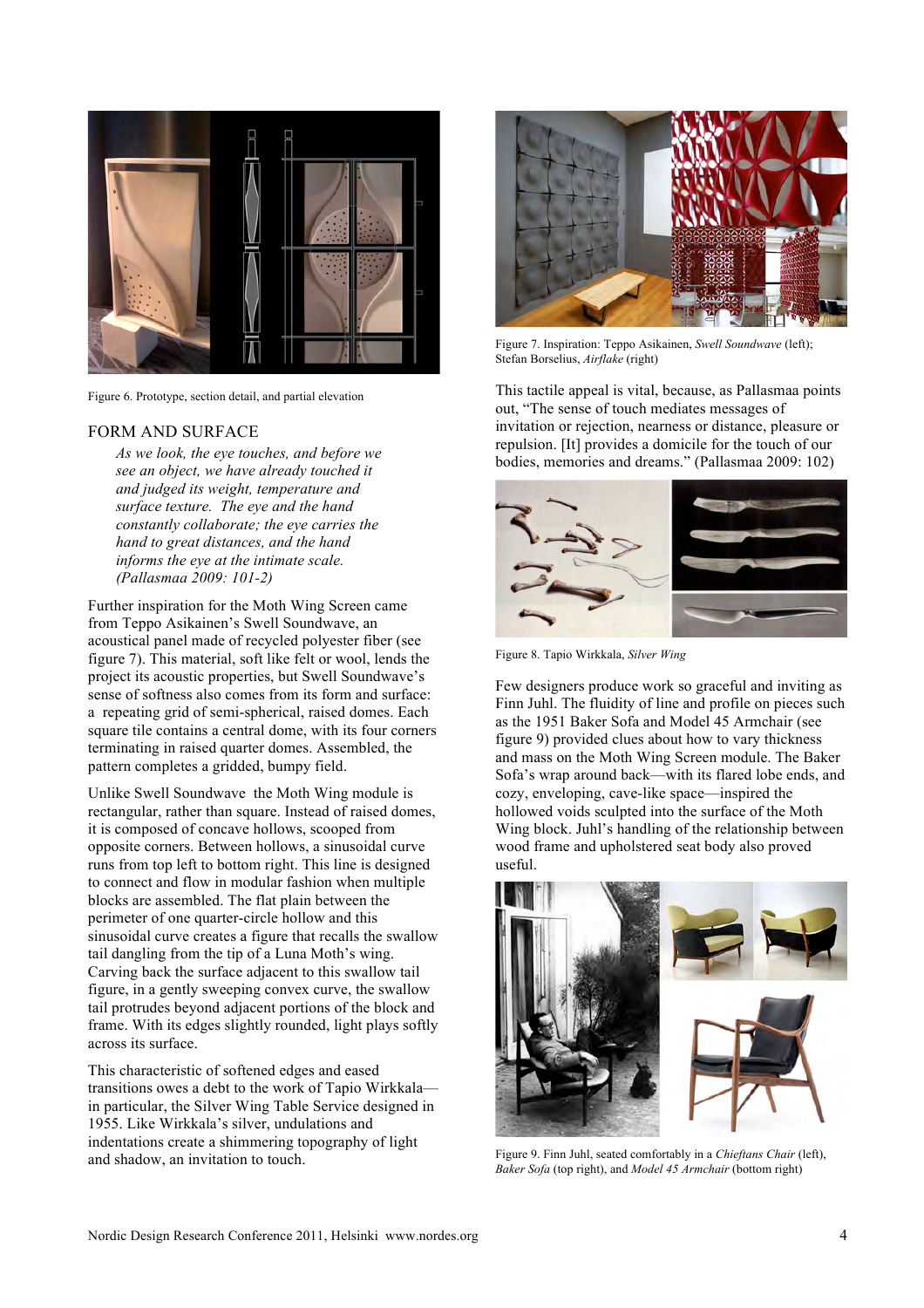In both the Baker Sofa and the Model 45, the seat and back float within the wood frame, clearly expressing the role of each part. The Model 45—with its curving, tapered armrests, and its turned, attenuated wood legs inspired the soft, rounded, leading edge of the Moth Wing block (see figure 6). This smooth, tapered edge, facing away from the frame, is the Moth Wing Screen's most fluid, touchable moment.

## DENSITY, MATERIALITY, AND MEANING

As discussed, form and surface are two important qualities contributing to a sensory impression of softness. Next, I would like to discuss how density, materiality, and meaning are also informing development of the Moth Wing Screen.

In the work of Alvar Aalto, one can find numerous examples of spaces softened with baffled, indirect light and obscured views. Inside the front door of the Villa Mairea, a series of vertical poles partially screen one's view upon entering. More poles surrounding the adjacent stair further filter the view. The uneven, apparently random placement and spacing of the poles creates an effect similar to being in a forest, surrounded by slim vertical tree trunks. Having arrived in the house from the surrounding Finnish countryside, this visual analogy would be obvious and would provide a sense of familiar comfort, entering into what would otherwise be a foreign, strikingly innovative house. The Villa Mairea's front door handle similarly combines notions of modernity and softness, cast in bronze, but shaped to recall the natural wood branch traditionally used as a door pull for rustic Finnish cabins.



Figure 10. Alvar Aalto, *Villa Mairea*

Around the same time Aalto designed the Villa Mairea, he also designed the Aalto Vase (see figure 11). Partly a pun, the word aalto, in Finnish, means wave. The softness of the vase's wave form combines with the material characteristics of glass, its transparent glow creating a softness and warmth that takes advantage of glass's inherently liquid, flowing elegance. These combined features observed in Aalto's work, of partially screened views, subtle, abstracted reference to the

familiarity of place, and a liquid, transparent flowing materiality will drive ongoing development for the Moth Wing Screen.



Figure 11. Alvar Aalto, *Aalto Vase*

The next step is to generate a silicone rubber mold from the half size model I've made. With the mold, I will cast transparent resin prototypes, studying density, degree of transparency, and color, seeking the liquid glowing warmth of amber.

Positioned as it is, near the entry to my house, the amber resin will be touched by sunlight early and late each day. Its curving surfaces will collect and hold this light, shimmering like the silvery curtains of water tossed up by a water skier at twilight. The regular return of this tinted, softly glowing light will, I hope, recall the steady flow of water across time-softened boulders, the light gradually draining down through the screen's softly scooped hollows, a silent tribute to the passage of each day.

#### REFLECTIONS

Why begin an essay on softness with a description of water skiing? Because the feel for water is an essential force within me. Because activities and obsessions from childhood—the source of tactile experiences and memories—are the root of empathy, and empathy is the bridge to newly encountered objects and spaces. Carved wood, in the hands of Tapio Wirkkala—even when studying a knife to be made of silver—becomes soft, fluid, and eminently touchable. Finn Juhl designs wood forms that taper, flare, bend, sweep, and connect so gracefully they appear just as smooth and soft as the upholstered cushions they support. Alvar Aalto spent his career combining the avant-garde language of the new functionalist architecture with softer, curving forms, natural materials, and patiently crafted ergonomic details tied to Finnish tradition. Juhani Pallasmaa visited Kahn's Salk Institute and came away describing the concrete in terms of silk, live skin, and the soft grey wings of a moth.